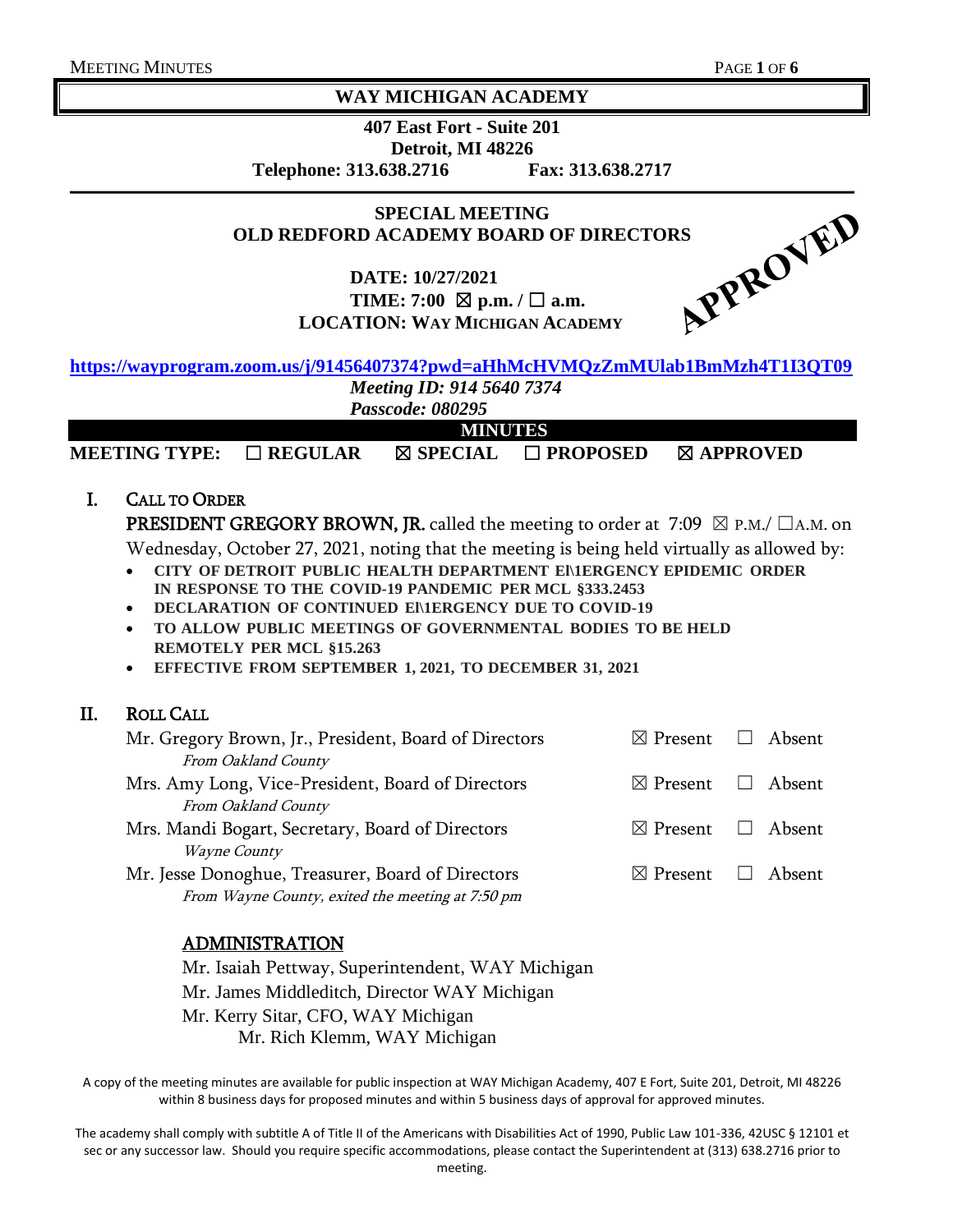#### **OTHERS PRESENT** *(all or a portion of the meeting)*

Mrs. Vanessa Gulley, Board Liaison, Provision Ms. Jennifer Joubert, Authorizer Representative, The Center for Charters, CMU

*THE PROPOSED AGENDA WAS DISTRIBUTED.*

III. PUBLIC COMMENT (on agenda items only) No public comment.

#### IV. CONSENT AGENDA

MOTION: PRESIDENT GREGORY BROWN, JR. MADE A MOTION TO APPORVE THE CONSENT AGENDA ITEMS AS PRESENTED: OCTOBER 27, 2021 MEETING AGENDA AND THE SEPTEMBER 15, 2021 MEETING MINUTES  $\Box$  AS PRESENTED ☒ WITH CHANGES, ADDING MODIFICATION OF THE TITLE IX RESPRESENTATIVE SUPPORT: SECRETARY MANDI BOGART SECONDED. AYE: BROWN, BOGART, DONOHE NAY (NO RESPONSE): LONG

#### V. NEW BUSINESS

#### a. 2020-2021 FINANCIAL AUDIT

i. Due to the time constraint, the auditor could not be present, but will present the audit at the November board meeting.

## MOTION: PRESIDENT GREGORY BROWN, JR. MADE A MOTION TO APPROVE THE 20-21 AUDIT AS PRESENTED. SUPPORT: VICE-PRESIDENT AMY LONG SECONDED. MOTION CARRIED UNANIMOUSLY BY ROLL CALL VOTE.

#### b. RESOLUTION TO ADOPT PURCHASING/CREDIT CARD POLICY

- i. Revised document sent for Board view today with two changes, noting: limit of purchase amount as well as process for emergencies.
	- 1. Mr. Pettway commented that the policy was discussed among the WAY team and they are concerned about the \$200.00 limit. There are items that would exceed that limit, for example the FedEx for mailings. He would like to request that if it is difficult to navigate that they could address this with the Board in the future.

PRESIDENT BROWN responded that the expectation is that

A copy of the meeting minutes are available for public inspection at WAY Michigan Academy, 407 E Fort, Suite 201, Detroit, MI 48226 within 8 business days for proposed minutes and within 5 business days of approval for approved minutes. procedures will be implemented in such a way as to limit the occasions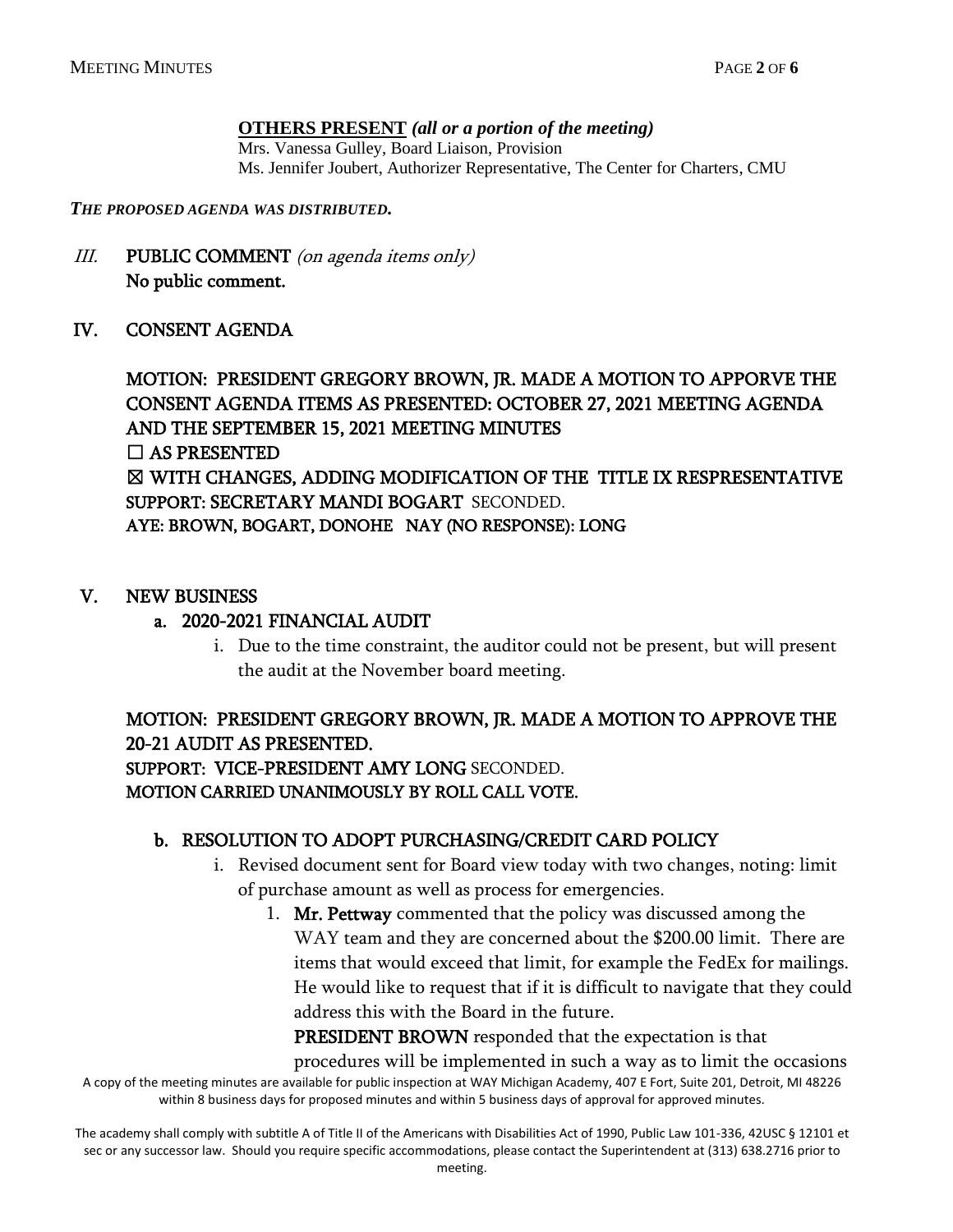that use of the credit card would be necessary. The working relationship has been good with this team, but policies are in place considering anyone who may serve in positions at any time.

Mr. Pettway requested that the management team be considered for conversation when policies are put in place so that they can offer how they may impact operations.

PRESIDENT BROWN agreed that would be appropriate but noted that this policy is necessary immediately due to the assign of that are no longer employed by the management company.

# MOTION: PRESIDENT GREGORY BROWN, JR. MADE A MOTION TO APPROVE THE PURCHASING/CREDIT CARD POLICY AS PRESENTED WITH A PURCHASING LIMIT OF \$200.00, NOTATION OF THE EMERGENCY PROCESS, AND IDENTIFICATION OF JAMES MIDDLEDITCH AS THE CARD HOLDER AND USER ON THE MANAGEMENT TEAM.

SUPPORT: SECRETARY MANDI BOGART SECONDED

DISCUSSION: TREASURER DONOGHUE SUGGESTED THAT \$500.00 BE THE LIMIT AS OPPOSED TO \$200.00.

VICE-PRESIDENT LONG ASKED IF THERE HAS BEEN A REVIEW THAT DEMONSTRATES WHAT THE AMOUNT SHOULD BE AND ARE THERE PROCESSES AND INTERNAL CONTROLS FOR THE REOCCURRING ITEMS?

Mr. Pettway responded that a review has not been completed and many of the processes are necessary due to specific requirements of the vendors.

#### MOTION BY TREASURER DONOGHUE TO APPROVE THE POLICY WITH AMENDMENT OF THE AMOUNT TO \$500.00 BY

SUPPORT: VICE PRESIDENT LONG

MOTION CARRIED UNANIMOUSLY BY ROLL CALL VOTE.

#### c. RESOLUTION REGARDING BOARD SIGNATURES

MOTION: PRESIDENT GREGORY BROWN, JR. MADE A MOTION TO APPROVE THE THAT ALL ITEMS FOR BOARD SIGNATURE BE COLLECTED BY WAY OF THE BOARD CONSULTANT, TO OBTAIN SIGNATURE VIA ELECTRONIC MEANS. SUPPORT: SECRETARY MANDI BOGART SECONDED. MOTION CARRIED UNANIMOUSLY BY ROLL CALL VOTE.

# d. RESOLUTION FOR LAWYER CONTACT

# MOTION: PRESIDENT GREGORY BROWN, JR. MADE A MOTION TO APPROVE THAT THAT THE BOARD PRESIDENT BE CONTACTED PRIOR TO MANGEMENT'S CONTACT OF THE BOARD ATTORNEY.

A copy of the meeting minutes are available for public inspection at WAY Michigan Academy, 407 E Fort, Suite 201, Detroit, MI 48226 within 8 business days for proposed minutes and within 5 business days of approval for approved minutes.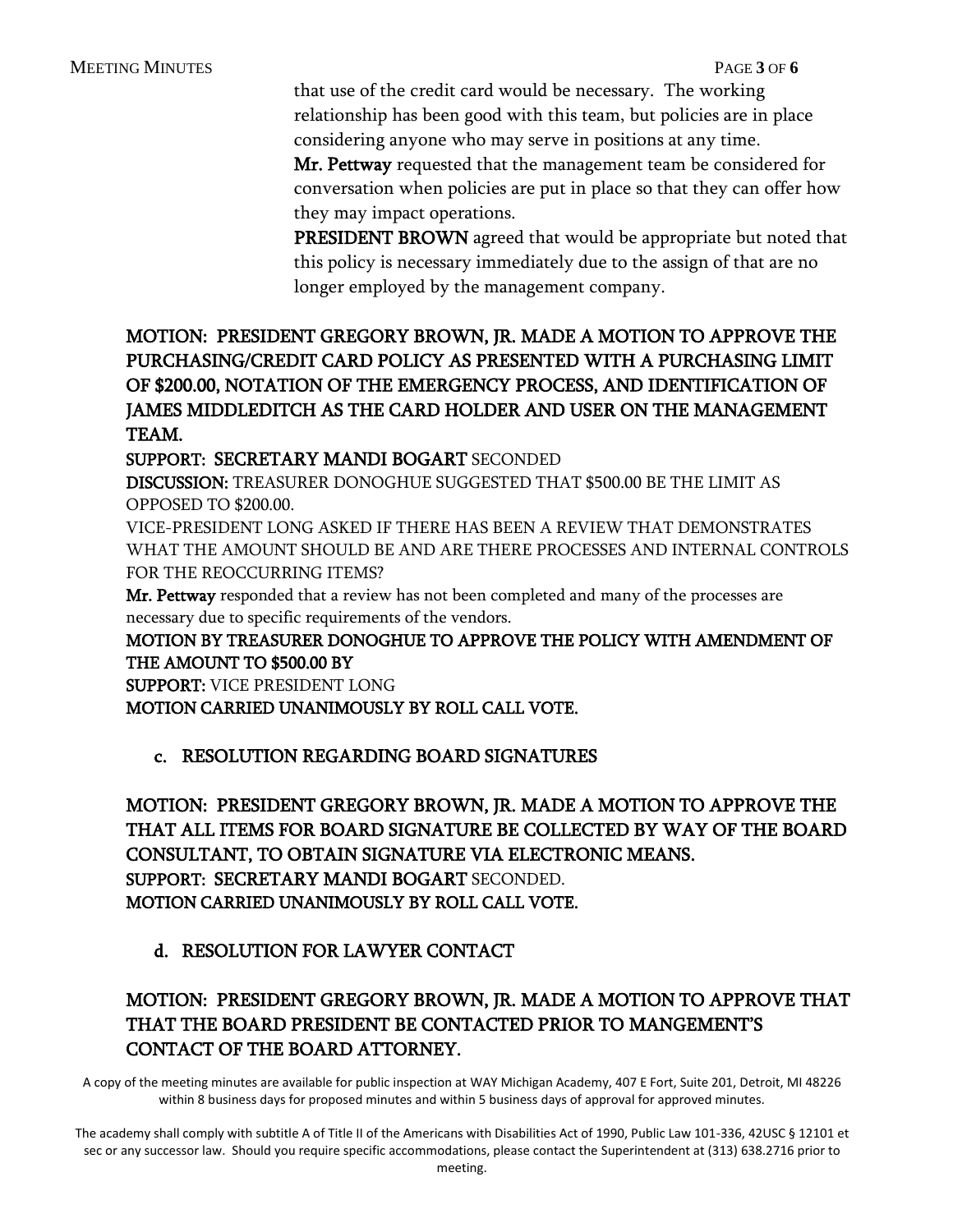#### VI. OLD BUSINESS

#### a. FINALIZATION OF BOARD RETREAT

a. PRESIDENT BROWN reviewed the proposed agenda and requested that members send their responses to the pre-retreat questionnaire to Mrs. Gulley

MOTION: PRESIDENT GREGORY BROWN, JR. MADE A MOTION TO APPROVE THE BOARD RETREAT FOR NOV. 6, WITH THE CURRENT AGENDA DRAFT AND ANY FORTHCOMING ADDITIONS. SUPPORT: SECRETARY MANDI BOGART SECONDED. MOTION CARRIED UNANIMOUSLY BY ROLL CALL VOTE.

## b. TITLE IX CORDINATOR

MOTION: PRESIDENT GREGORY BROWN, JR. MADE A MOTION TO APPOINT THE SUPERINTENDENT AS THE TITLE IX COORDINATOR. DISCUSSION: VICE PRESIDENT LONG REQUESTED THAT A PROCESS BE IN PLACE TO KEEP THE ACCOUNTABLE PERSON UP TO DATE ON THE WEBSITE. SUPPORT: SECRETARY MANDI BOGART SECONDED. MOTION CARRIED UNANIMOUSLY BY ROLL CALL VOTE.

# VII. EDUCATION SERVICE PROVIDER REPORTS

# a. WAY Director Report, James Middleditch

Mr. Middleditch reviewed:

- Honor roll 39%
- Current enrollment 190
	- o 68 new researchers enrolled: 13 less than previous year
- Attendance 53.3%, 16 % increase from 20-21 school year
- College and Career coach set up a Financial Aid Zoom meeting

#### b. Superintendent Report

#### Superintendent Pettway reported:

- Solidified a Director of Charter Schools, Mrs. Trena Braswell
	- o Comes with 20 yrs of education experience and has admin cert from the State of Michigan
	- o Official start next Monday, but will introduce her to each board member via phone call

A copy of the meeting minutes are available for public inspection at WAY Michigan Academy, 407 E Fort, Suite 201, Detroit, MI 48226 within 8 business days for proposed minutes and within 5 business days of approval for approved minutes.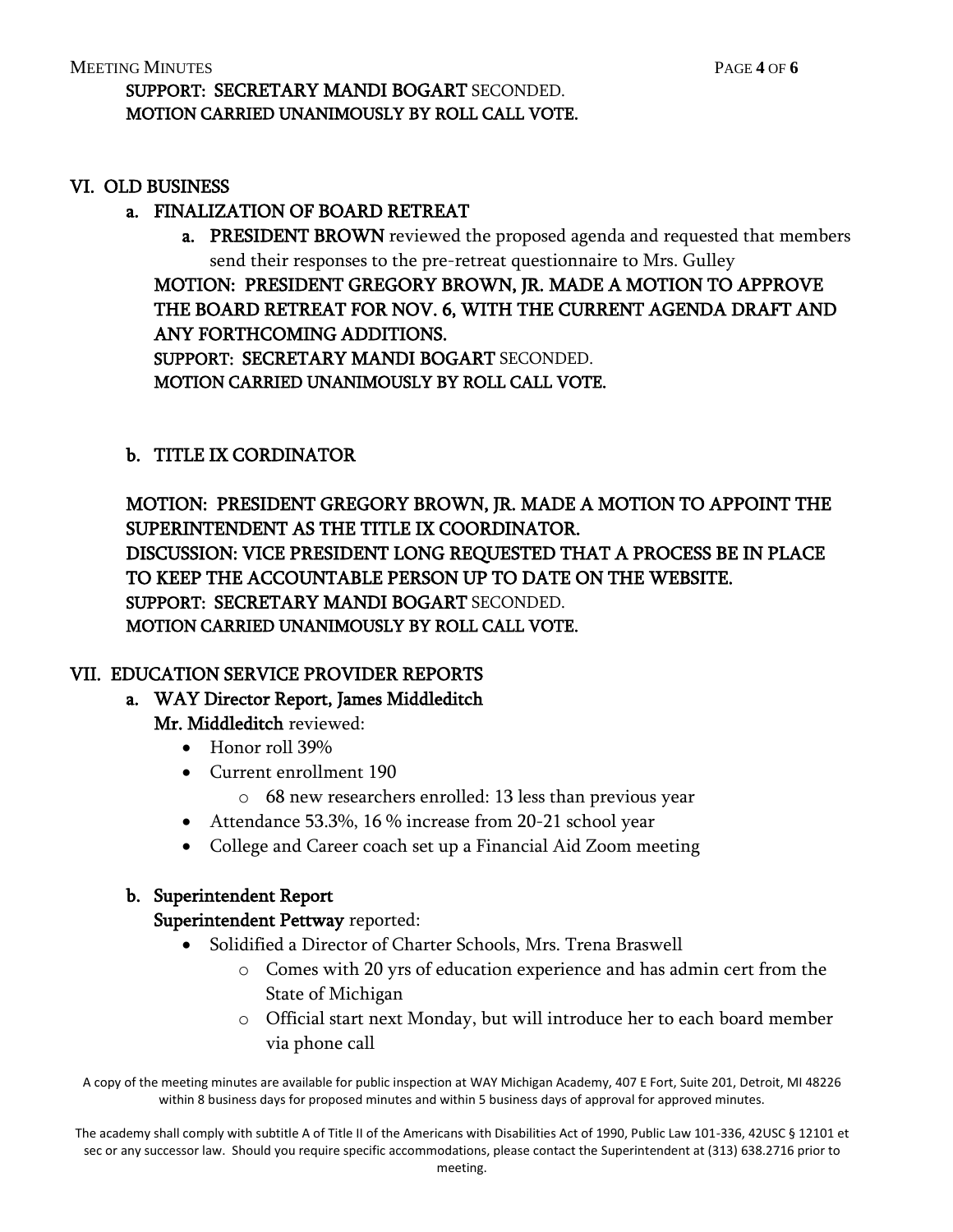#### MEETING MINUTES PAGE **5** OF **6**

- The second candidate, James Middleditch, has been promoted to the District Data Manager
- State of Michigan enrollment down as well as school aged students in Michigan, but WAY Michigan made its enrollment goal of 190 students
- Reviewed the new website, with goals to be live before Thanksgiving VICE PRESIDENT LONG noted that she would like to see individuals that reflect the diversity of our students as well as local landmarks represented on the website
- Has begun conversation with community partners with a focus on boosting enrollment
- District PD will be in person on 11/12/2021
- MAP testing has occurred with the verification submitted to CMU
- Personnel Updates: Part-time Engagement Coach
- 15 students who are part of WAY, are considered Home-School students; in process of renegotiating the LAMP contract
- Grant system changes will cause the use of MEGS for 221/2021
- Working to establish goals for submission to State in compliance to PA 48
- WAY Michigan is doing very well in E-Sports

## VIII. FINANCIAL REPORT

## a. Acceptance of September 2021 Financial Statements

Mr. Sitar reviewed the financials, noting:

- Cash position 359K, with 189K form the October State Aid Note
- AP, all support items attached
- Due to payroll 79K for the month of September
- No revenue in September
- Expenses are accruals from July September
- Asking for \$262,490.01 for transfer approval
- FID is being uploaded with documents ready to meet deadline

# b. Approval of September 2021Payables Transfer MOTION: PRESIDENT GREGORY BROWN, JR. MADE A MOTION TO APPROVE TRANSFER OF THE \$262,490.01 FOR REIMBURSEMENT OF THE LISTED EXPENDITURES. SUPPORT: SECRETARY MANDI BOGART SECONDED. MOTION CARRIED UNANIMOUSLY BY ROLL CALL VOTE.

A copy of the meeting minutes are available for public inspection at WAY Michigan Academy, 407 E Fort, Suite 201, Detroit, MI 48226 within 8 business days for proposed minutes and within 5 business days of approval for approved minutes.